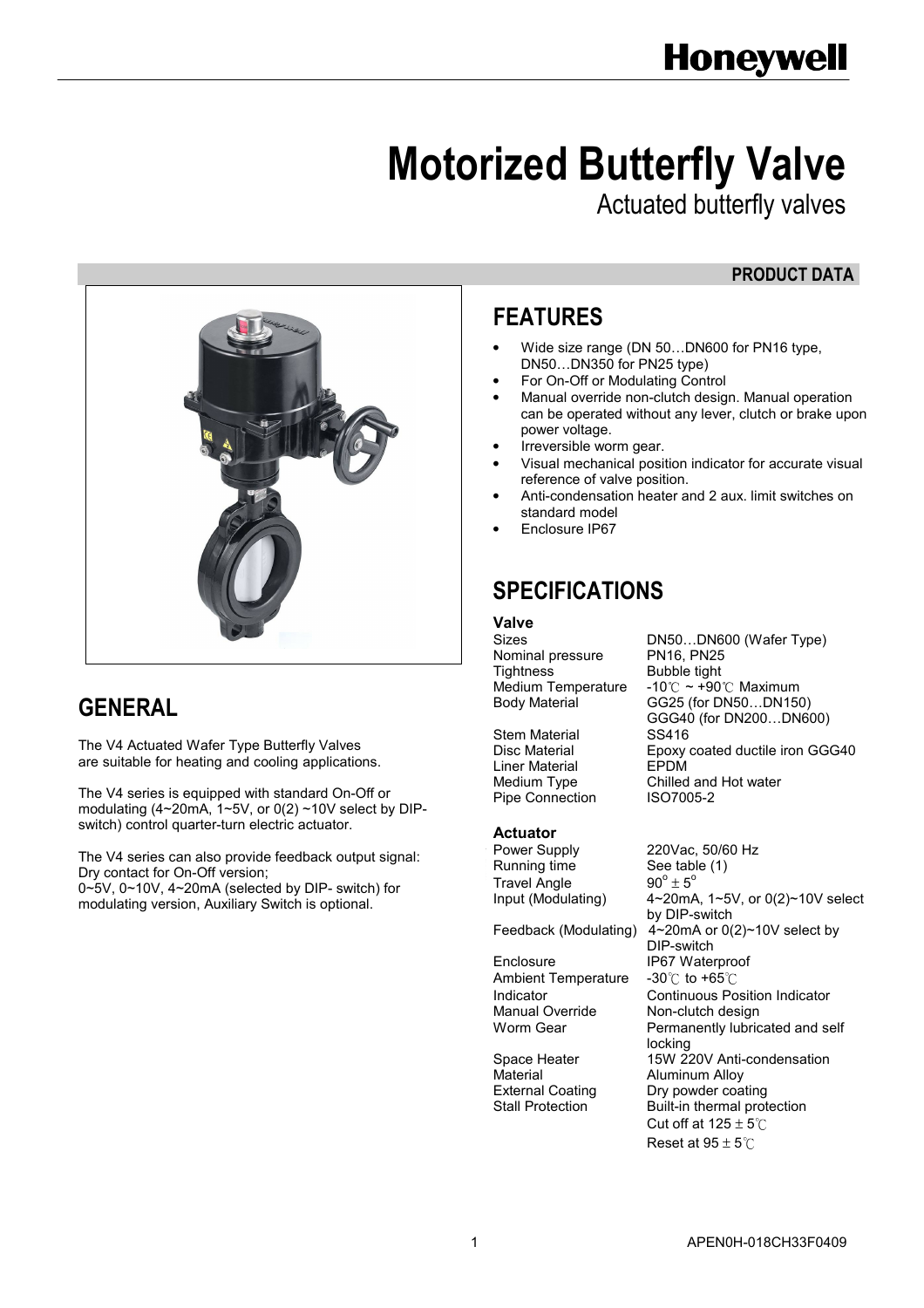#### Table (1) Control Type and Valve Size Data

The below table is based on differential pressure of 10 bar.

| Valve<br><b>Size</b> | <b>Assembly OS#</b><br>$(On-Off)$ | <b>Actuator</b><br>OS# | <b>Assembly OS#</b><br>(Modulating) | <b>Actuator</b><br>OS# | Valve<br>OS# | Max<br><b>Torque</b><br>(Nm) | <b>Run Time</b><br>at 60Hz<br>(sec) | <b>Kvs</b><br>$(m^3/h)$ |
|----------------------|-----------------------------------|------------------------|-------------------------------------|------------------------|--------------|------------------------------|-------------------------------------|-------------------------|
| <b>DN50</b>          | V4ABFW16-050-012                  | $OM-1$                 | V4ABFW16-050-112                    | OMP-1                  | V4BFW16-050  | 35                           | 12                                  | 109                     |
| <b>DN65</b>          | V4ABFW16-065-012                  | $OM-1$                 | V4ABFW16-065-112                    | OMP-1                  | V4BFW16-065  | 35                           | 12                                  | 177                     |
| <b>DN80</b>          | V4ABFW16-080-012                  | $OM-1$                 | V4ABFW16-080-112                    | OMP-1                  | V4BFW16-080  | 35                           | 12                                  | 243                     |
| <b>DN100</b>         | V4ABFW16-100-012                  | $OM-1$                 | V4ABFW16-100-112                    | OMP-1                  | V4BFW16-100  | 35                           | 12                                  | 483                     |
| <b>DN125</b>         | V4ABFW16-125-012                  | $OM-2$                 | V4ABFW16-125-112                    | OMP-2                  | V4BFW16-125  | 90                           | 15                                  | 822                     |
| DN150                | V4ABFW16-150-012                  | $OM-2$                 | V4ABFW16-150-112                    | OMP-2                  | V4BFW16-150  | 90                           | 15                                  | 1.270                   |
| <b>DN200</b>         | V4ABFW16-200-012                  | $OM-3$                 | V4ABFW16-200-112                    | OMP-3                  | V4BFW16-200  | 150                          | 22                                  | 2,550                   |
| <b>DN250</b>         | V4ABFW16-250-012                  | $OM-4$                 | V4ABFW16-250-112                    | OMP-4                  | V4BFW16-250  | 400                          | 16                                  | 4,342                   |
| <b>DN300</b>         | V4ABFW16-300-012                  | $OM-4$                 | V4ABFW16-300-112                    | OMP-4                  | V4BFW16-300  | 400                          | 16                                  | 6.708                   |
| <b>DN350</b>         | V4ABFW16-350-012                  | $OM-7$                 | V4ABFW16-350-112                    | OMP-7                  | V4BFW16-350  | 1.000                        | 46                                  | 9,793                   |
| <b>DN400</b>         | V4ABFW16-400-012                  | $OM-8$                 | V4ABFW16-400-112                    | OMP-8                  | V4BFW16-400  | 1.500                        | 46                                  | 13,467                  |
| DN450                | V4ABFW16-450-012                  | $OM-9$                 | V4ABFW16-450-112                    | OMP-9                  | V4BFW16-450  | 2,000                        | 58                                  | 17,836                  |
| <b>DN500</b>         | V4ABFW16-500-012                  | OM-10                  | V4ABFW16-500-112                    | <b>OMP-10</b>          | V4BFW16-500  | 2,500                        | 58                                  | 22,933                  |
| <b>DN600</b>         | V4ABFW16-600-012                  | OM-12                  | V4ABFW16-600-112                    | $OMP-12$               | V4BFW16-600  | 3,500                        | 58                                  | 35,431                  |
| <b>DN50</b>          | V4ABFW25-050-012                  | $OM-1$                 | V4ABFW25-050-112                    | OMP-1                  | V4BFW25-050  | 35                           | 12                                  | 109                     |
| <b>DN65</b>          | V4ABFW25-065-012                  | $OM-1$                 | V4ABFW25-065-112                    | OMP-1                  | V4BFW25-065  | 35                           | 12                                  | 177                     |
| <b>DN80</b>          | V4ABFW25-080-012                  | $OM-2$                 | V4ABFW25-080-112                    | OMP-2                  | V4BFW25-080  | 90                           | 15                                  | 243                     |
| <b>DN100</b>         | V4ABFW25-100-012                  | $OM-2$                 | V4ABFW25-100-112                    | OMP-2                  | V4BFW25-100  | 90                           | 15                                  | 483                     |
| <b>DN125</b>         | V4ABFW25-125-012                  | $OM-3$                 | V4ABFW25-125-112                    | OMP-3                  | V4BFW25-125  | 150                          | 22                                  | 822                     |
| DN150                | V4ABFW25-150-012                  | $OM-3$                 | V4ABFW25-150-112                    | OMP-3                  | V4BFW25-150  | 150                          | 22                                  | 1,270                   |
| <b>DN200</b>         | V4ABFW25-200-012                  | $OM-4$                 | V4ABFW25-200-112                    | OMP-4                  | V4BFW25-200  | 400                          | 16                                  | 2,550                   |
| <b>DN250</b>         | V4ABFW25-250-012                  | $OM-4$                 | V4ABFW25-250-112                    | OMP-4                  | V4BFW25-250  | 400                          | 16                                  | 4,342                   |
| <b>DN300</b>         | V4ABFW25-300-012                  | OM-6                   | V4ABFW25-300-112                    | OMP-6                  | V4BFW25-300  | 650                          | 28                                  | 6.708                   |
| <b>DN350</b>         | V4ABFW25-350-012                  | $OM-7$                 | V4ABFW25-350-112                    | OMP-7                  | V4BFW25-350  | 1.000                        | 46                                  | 9.793                   |

Note: More OS# Please refer to Figure (1) or contact Honeywell.

#### Figure (1) Product Identification System

Ordering Data — the numbering system for Honeywell motorized butterfly valves:



P.S.: OS# comes with suffix -1 for Modulating version with add on Auxiliary Switch. i.e.: V4ABFW16-100-112-1 stands for: motorized butterfly valve, DN100, modulating, ductile iron disc, 220Vac, auxiliary switch.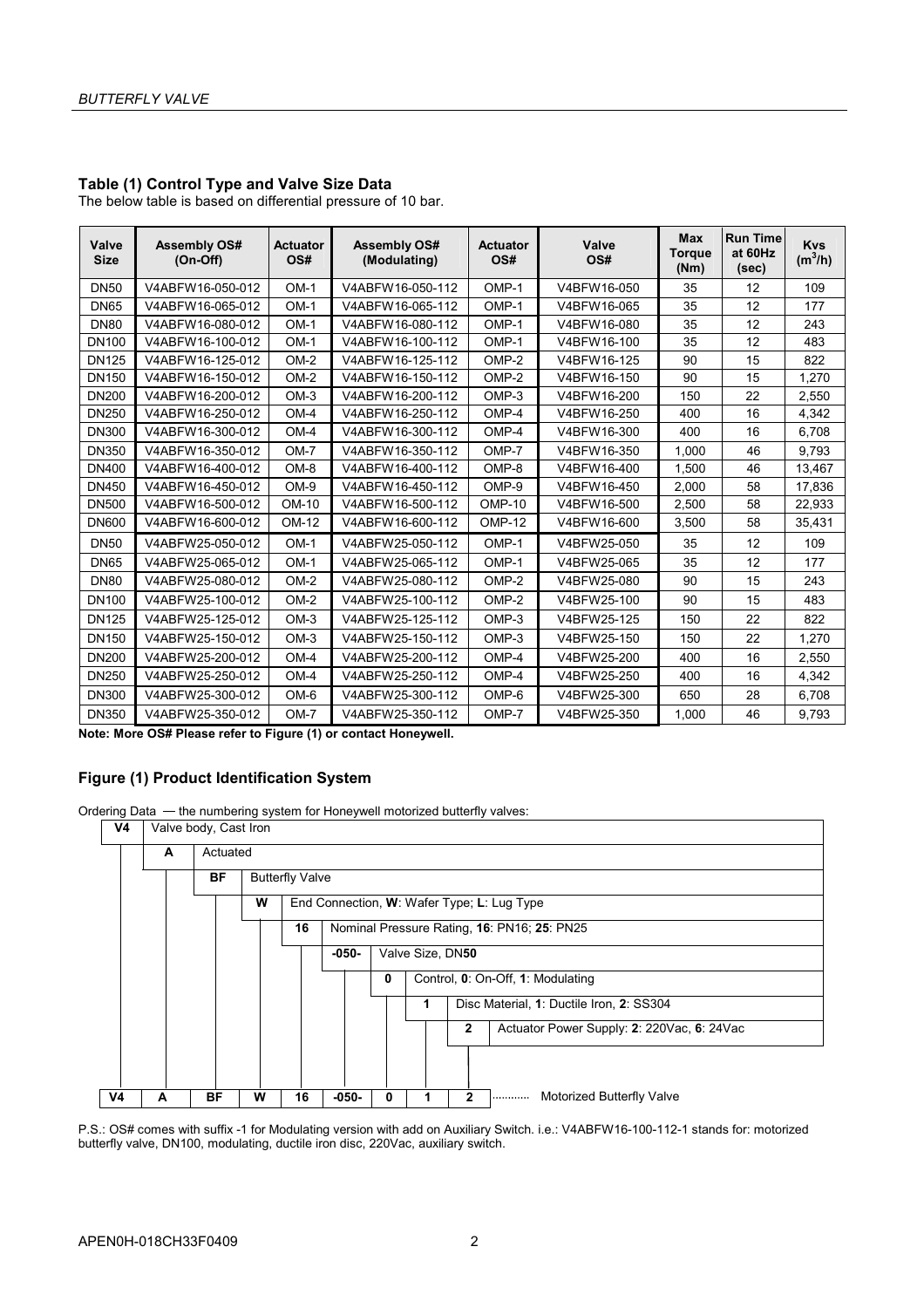| PN | Size |      | A     | B   | C   | D     |    | н  | ØK  | ØE  | n-Ød     | Ød0  |       | G<br>ØD <sub>2</sub> |     | N-02      |        | Weight (Kg)    |      |
|----|------|------|-------|-----|-----|-------|----|----|-----|-----|----------|------|-------|----------------------|-----|-----------|--------|----------------|------|
|    | DN   | Inch |       |     |     |       |    |    |     |     |          |      | Wafer | Lug                  |     | Wafer     | Lug    | Wafer          | Lug  |
|    | 50   | 2"   | 130.5 | 67  | 43  | 52.7  | 15 | 11 | 65  | 50  | $4 - 7$  | 14.3 | 118   | 159                  | 125 | $4 - 018$ | 4-M16  | 2.5            | 3.8  |
|    | 65   | 2.5" | 140   | 71  | 46  | 64.3  | 15 | 11 | 65  | 50  | $4 - 7$  | 14.3 | 137   | 184                  | 145 | 4-Ø18     | 4-M16  | 3.2            | 4.2  |
|    | 80   | 3"   | 150   | 83  | 46  | 78.6  | 15 | 11 | 65  | 50  | $4 - 7$  | 14.3 | 143   | 197                  | 160 | $8 - Ø18$ | 8-M16  | 3.6            | 4.7  |
|    | 100  | 4"   | 183   | 95  | 52  | 104   | 15 | 11 | 65  | 50  | $4 - 7$  | 15.8 | 156   | 222                  | 180 | $8 - Ø18$ | 8-M16  | 4.9            | 9    |
|    | 125  | 5"   | 178   | 110 | 56  | 123   | 29 | 14 | 90  | 70  | $4 - 10$ | 18.9 | 190   | 254                  | 210 | $8 - Ø18$ | 8-M16  | $\overline{7}$ | 10.9 |
|    | 150  | 6"   | 191   | 124 | 56  | 155   | 29 | 14 | 90  | 70  | $4 - 10$ | 18.9 | 212   | 292                  | 240 | 8-022     | 8-M20  | 7.8            | 14.2 |
| 16 | 200  | 8"   | 239   | 163 | 60  | 202   | 29 | 17 | 90  | 70  | $4 - 10$ | 22.1 | 268   | 349                  | 295 | 12-022    | 12-M20 | 13.2           | 18.2 |
|    | 250  | 10"  | 285   | 227 | 68  | 250   | 39 | 22 | 125 | 102 | $4 - 12$ | 28.5 | 325   | 413                  | 355 | 12-026    | 12-M24 | 19.2           | 26.8 |
|    | 300  | 12"  | 315   | 252 | 78  | 301   | 39 | 22 | 125 | 102 | $4 - 12$ | 31.6 | 403   | 483                  | 410 | 12-026    | 12-M24 | 32.5           | 40   |
|    | 350  | 14"  | 368   | 267 | 78  | 333   | 45 | 22 | 175 | 140 | $4 - 18$ | 31.6 | 436   | 527                  | 470 | 16-026    | 16-M24 | 41.3           | 56   |
|    | 400  | 16"  | 400   | 309 | 102 | 356   | 45 | 27 | 175 | 140 | $4 - 18$ | 33.2 | 488   | 584                  | 525 | 16-030    | 16-M27 | 61             | 96   |
|    | 450  | 18"  | 422   | 328 | 114 | 440   | 45 | 27 | 210 | 165 | $4 - 22$ | 38   | 539   | 635                  | 585 | 20-030    | 20-M27 | 79             | 122  |
|    | 500  | 20"  | 450   | 361 | 127 | 491   | 45 | 36 | 210 | 165 | $4 - 22$ | 41.2 | 591   | 705                  | 650 | 20-Ø33    | 20-M30 | 128            | 202  |
|    | 600  | 24"  | 562   | 459 | 154 | 592   | 45 | 36 | 210 | 165 | $4 - 22$ | 50.7 | 816   | 832                  | 770 | 20-036    | 20-M33 | 188            | 270  |
|    | 50   | 2"   | 130.5 | 67  | 43  | 52.8  | 15 | 11 | 90  | 70  | $4 - 10$ | 14.3 | 165   |                      | 125 | $4 - Ø18$ | 4-M16  | 3.5            |      |
|    | 65   | 2.5" | 140   | 71  | 46  | 64.4  | 15 | 11 | 90  | 70  | $4 - 10$ | 14.3 | 185   |                      | 145 | $8 - Ø18$ | 8-M16  | 4.5            | ۰.   |
|    | 80   | 3"   | 150   | 83  | 46  | 78.7  | 15 | 14 | 90  | 70  | $4 - 10$ | 15.8 | 200   |                      | 160 | $8 - Ø18$ | 8-M16  | 5.1            |      |
|    | 100  | 4"   | 183   | 95  | 52  | 104.1 | 15 | 14 | 90  | 70  | $4 - 10$ | 18.9 | 235   |                      | 190 | 8-023     | 8-M20  | 6.8            |      |
| 25 | 125  | 5"   | 178   | 110 | 56  | 123.1 | 29 | 17 | 90  | 70  | $4 - 10$ | 22.1 | 270   |                      | 220 | 8-027     | 8-M24  | 9.8            |      |
|    | 150  | 6"   | 191   | 124 | 56  | 155.1 | 29 | 17 | 90  | 70  | $4 - 10$ | 22.1 | 300   |                      | 250 | 8-027     | 8-M24  | 10.9           |      |
|    | 200  | 8"   | 239   | 163 | 60  | 202.2 | 29 | 22 | 125 | 102 | $4 - 12$ | 28.5 | 360   |                      | 310 | 12-027    | 12-M24 | 18.5           |      |
|    | 250  | 10"  | 285   | 227 | 68  | 250.2 | 39 | 22 | 125 | 102 | $4 - 12$ | 31.6 | 425   |                      | 370 | 12-Ø30    | 12-M27 | 26.9           |      |
|    | 300  | 12"  | 315   | 252 | 78  | 301.2 | 39 | 27 | 150 | 125 | $4 - 14$ | 33.2 | 485   |                      | 430 | 16-030    | 16-M27 | 45.5           |      |

# Table (2) Valve Dimensions (mm) and Weight



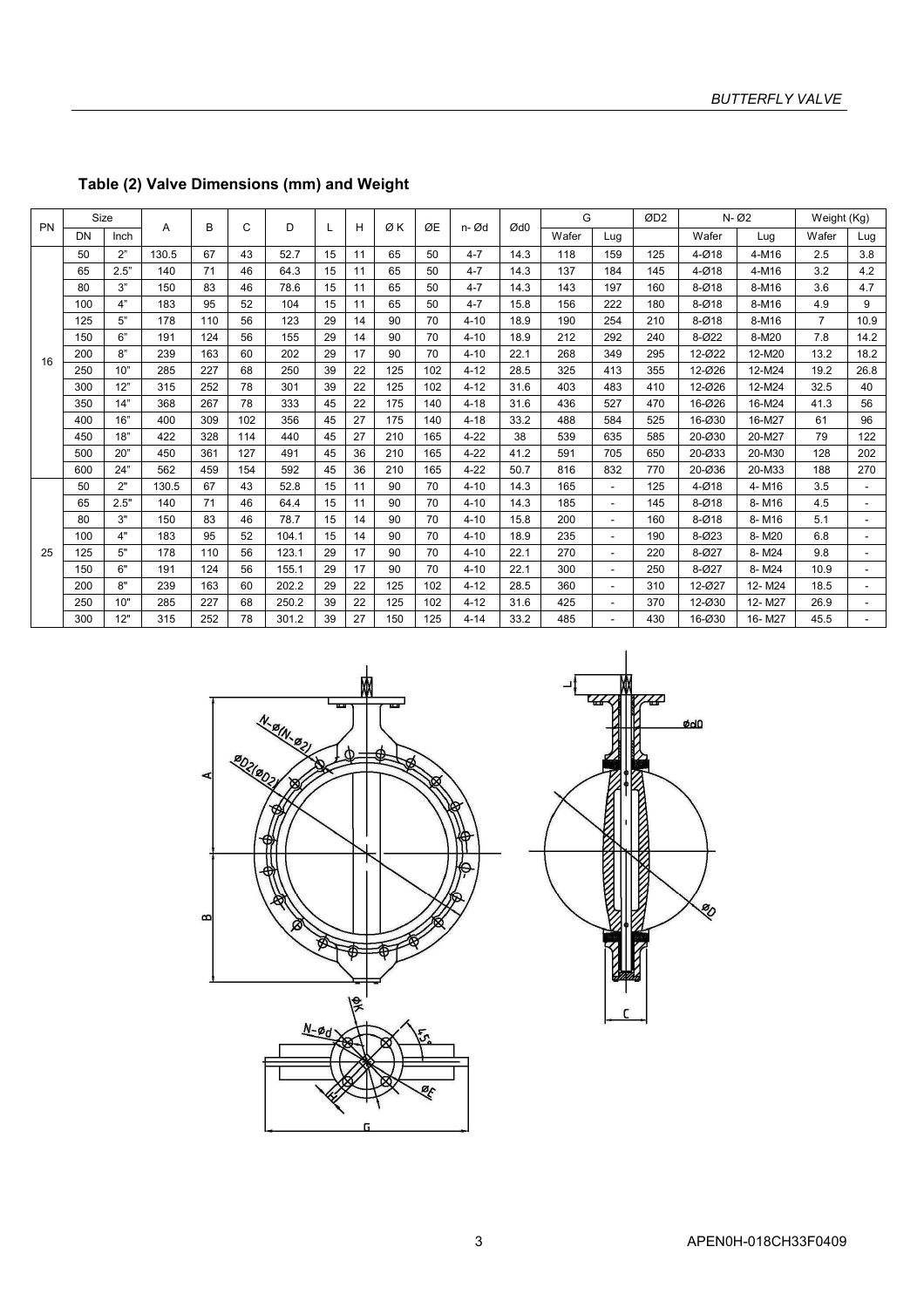#### Table (3) Hydraulic Characteristics

The below table shows the Kvs at different opening angles:

| <b>Size</b> | Kvs at Disk Opening Angle |              |            |            |            |            |              |            |            |  |  |  |  |
|-------------|---------------------------|--------------|------------|------------|------------|------------|--------------|------------|------------|--|--|--|--|
|             | $10^{\circ}$              | $20^{\circ}$ | $30^\circ$ | $40^\circ$ | $50^\circ$ | $60^\circ$ | $70^{\circ}$ | $80^\circ$ | $90^\circ$ |  |  |  |  |
| 50          | 0.08                      | 4.0          | 10         | 19         | 36         | 51         | 72           | 101        | 109        |  |  |  |  |
| 65          | 0.16                      | 6.4          | 16         | 30         | 52         | 79         | 116          | 164        | 177        |  |  |  |  |
| 80          | 0.24                      | 9.7          | 18         | 31         | 56         | 93         | 147          | 221        | 243        |  |  |  |  |
| 100         | 0.40                      | 14           | 29         | 63         | 112        | 185        | 293          | 439        | 483        |  |  |  |  |
| 125         | 0.64                      | 23           | 49         | 107        | 191        | 315        | 499          | 748        | 822        |  |  |  |  |
| 150         | 1.6                       | 36           | 76         | 165        | 294        | 487        | 771          | 1.156      | 1,270      |  |  |  |  |
| 200         | 2.4                       | 72           | 153        | 332        | 591        | 977        | 1.547        | 2,321      | 2,550      |  |  |  |  |
| 250         | 3.3                       | 123          | 260        | 564        | 1.006      | 1.664      | 2,634        | 3,951      | 4,342      |  |  |  |  |
| 300         | 4.1                       | 190          | 402        | 872        | 1,554      | 2,571      | 4,070        | 6,104      | 6,708      |  |  |  |  |
| 350         | 4.7                       | 278          | 588        | 1,273      | 2,269      | 3,754      | 5,941        | 8,911      | 9,793      |  |  |  |  |
| 400         | 6.2                       | 381          | 808        | 1,750      | 3,120      | 5,162      | 8,170        | 12,255     | 13,467     |  |  |  |  |
| 450         | 8.6                       | 505          | 1.070      | 2,319      | 4,132      | 6,837      | 10.821       | 16,231     | 17,836     |  |  |  |  |
| 500         | 11                        | 650          | 1,376      | 2,981      | 5,313      | 8,791      | 13,913       | 20,869     | 22,933     |  |  |  |  |
| 600         | 17                        | 1.004        | 2,126      | 4,606      | 8,209      | 13,582     | 21,495       | 32,242     | 35,431     |  |  |  |  |

## Table (4) Actuator Data

| OS#<br>On-Off | OS#<br><b>Modulating</b> | Max<br><b>Torque</b><br>(Nm) | <b>Run Time</b><br>at 60Hz<br>(sec) | <b>Power</b><br><b>Consumption</b><br>(Watts) | <b>Manual</b><br>Override | Weight<br>(Kg) |
|---------------|--------------------------|------------------------------|-------------------------------------|-----------------------------------------------|---------------------------|----------------|
| $OM-1$        | OM-P1                    | 35                           | 12                                  | 10                                            |                           | $\overline{c}$ |
| $OM-2$        | OM-P2                    | 90                           | 15                                  | 40                                            | Hand-wheel                | 11             |
| $OM-3$        | OM-P3                    | 150                          | 22                                  | 40                                            | Hand-wheel                | 11             |
| $OM-4$        | OM-P4                    | 400                          | 16                                  | 120                                           | Hand-wheel                | 22             |
| $OM-5$        | OM-P5                    | 500                          | 22                                  | 120                                           | Hand-wheel                | 22             |
| OM-6          | OM-P6                    | 650                          | 28                                  | 120                                           | Hand-wheel                | 22             |
| $OM-7$        | OM-P7                    | 1000                         | 46                                  | 180                                           | Hand-wheel                | 36             |
| $OM-8$        | OM-P8                    | 1500                         | 46                                  | 220                                           | Hand-wheel                | 36             |
| $OM-9$        | OM-P9                    | 2000                         | 58                                  | 180                                           | Hand-wheel                | 56             |
| OM-10         | $OM-P10$                 | 2500                         | 58                                  | 220                                           | Hand-wheel                | 56             |
| OM-11         | $OM-P11$                 | 3000                         | 58                                  | 250                                           | Hand-wheel                | 56             |
| OM-12         | $OM-P12$                 | 3500                         | 58                                  | 300                                           | Hand-wheel                | 56             |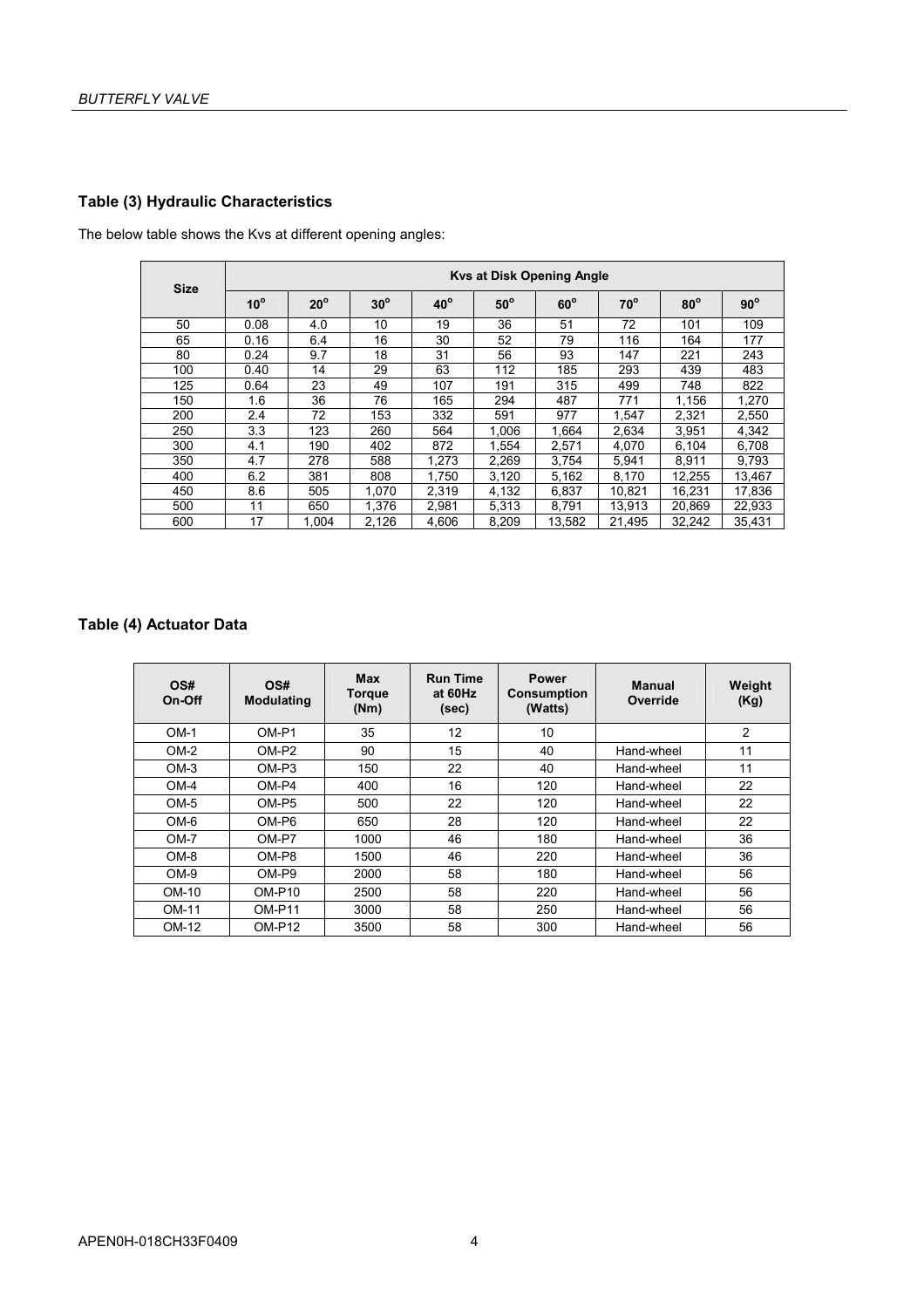### Table (5a) Actuator Dimensions (mm)

#### OM-1



## Table (5b) Actuator Dimensions (mm)

#### OM-2 to OM-6

| OS#      | B | C. | D | E. | G<br>Max | н |                                                              | M N | $\overline{\phantom{a}}$ s | Flange<br>Type |
|----------|---|----|---|----|----------|---|--------------------------------------------------------------|-----|----------------------------|----------------|
| OM-2&3   |   |    |   |    |          |   | 203 326 180 255 30 123 22 70 m8 4 2 $\frac{1}{2}$            |     |                            | F07            |
| OM-4,5,6 |   |    |   |    |          |   | $\sqrt{290}$ 394 217 317 40 194 35 102 m10 4 2 $\frac{1}{2}$ |     |                            | F10            |



## Table (5c) Actuator Dimensions (mm)

#### OM-7 to OM-8

# OM-9 to OM-12

Table (5d) Actuator Dimensions (mm)





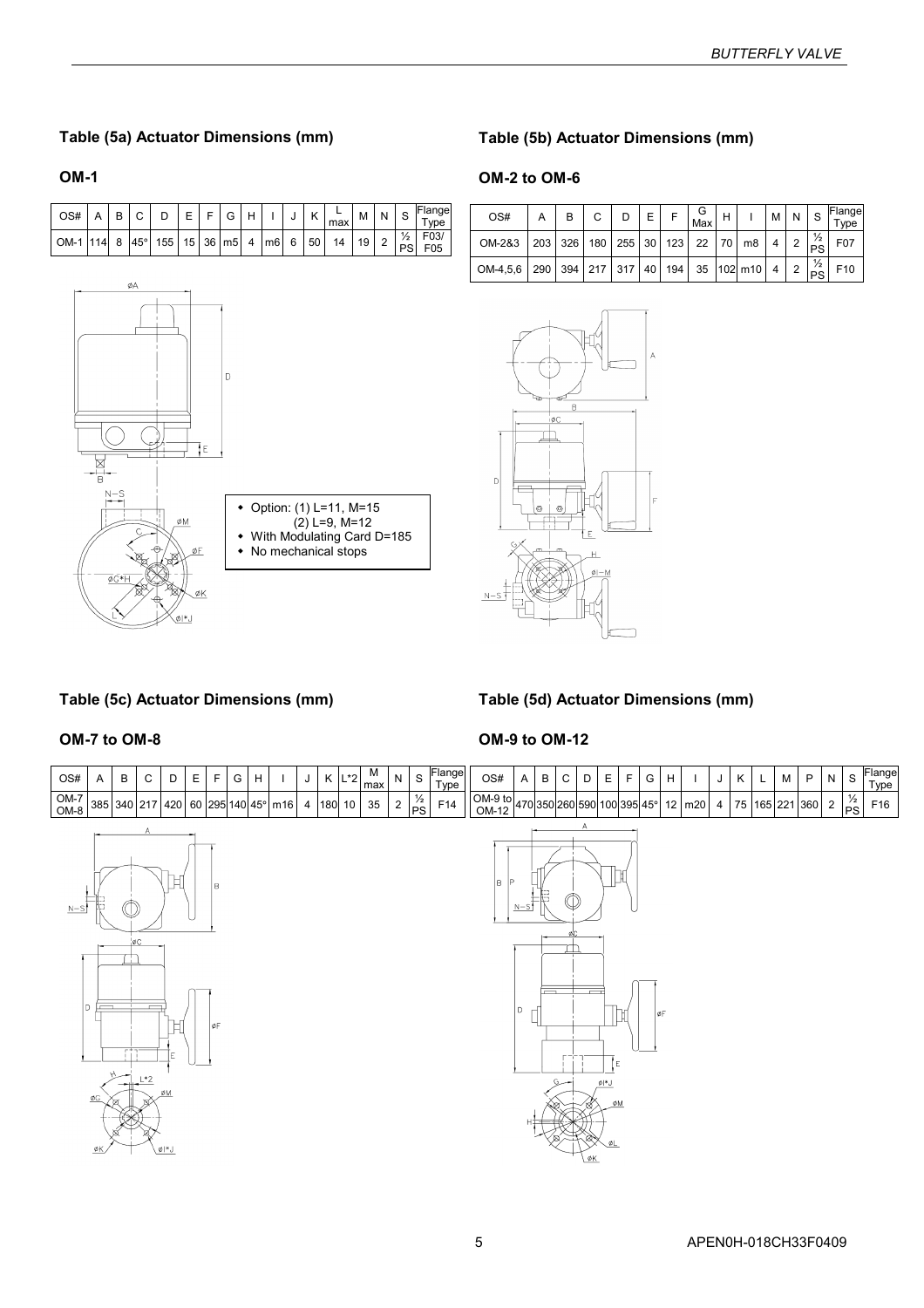## INSTALLATION

### WARNING!

Remove power before the cover is dismantled! The actuator must be handled with the utmost care when the cover is removed and the power connected!

## MOUNTING ON VALVE

Operate the valve manually to fully open or fully closed position before the actuator is mounted.

Operate the actuator and valve stem to fully opened or fully closed position.

Check that the actuator and valve stem are in correct position. Please note, valve and actuator must be in the same mode (fully opened/fully closed) prior to the assembly.

Mount the actuator on the valve and check that the actuator and valve stem are centered and aligned.

Operate the valve manually with the aid of the actuator hand-wheel and check that the valve moves with normal resistance.

Check that all screws are correctly tightened.

# ELECTRIC WIRING

Note:

Electric wiring must be carried out by qualified personnel only!

Wiring diagram is also shown on the label of top cover.

Loosen the screws on the cover and lift it off.

Check the voltage marked on the actuator label.

Connect according to the enclosed wiring diagram. The wiring diagram is drawn in unaffected position (inside of the actuator cover in the intermediate position).

Test run the actuator from intermediate position checking that the actuator turns in the correct direction.

Test run the actuator and check that the limit switches work correctly.

Check that the cable entries and possible blind plug are sealed.

Mount the cover.

#### Bolting

Number of bolts and nuts depends on nominal pressure PN. Please refer to Table (2) for more details.